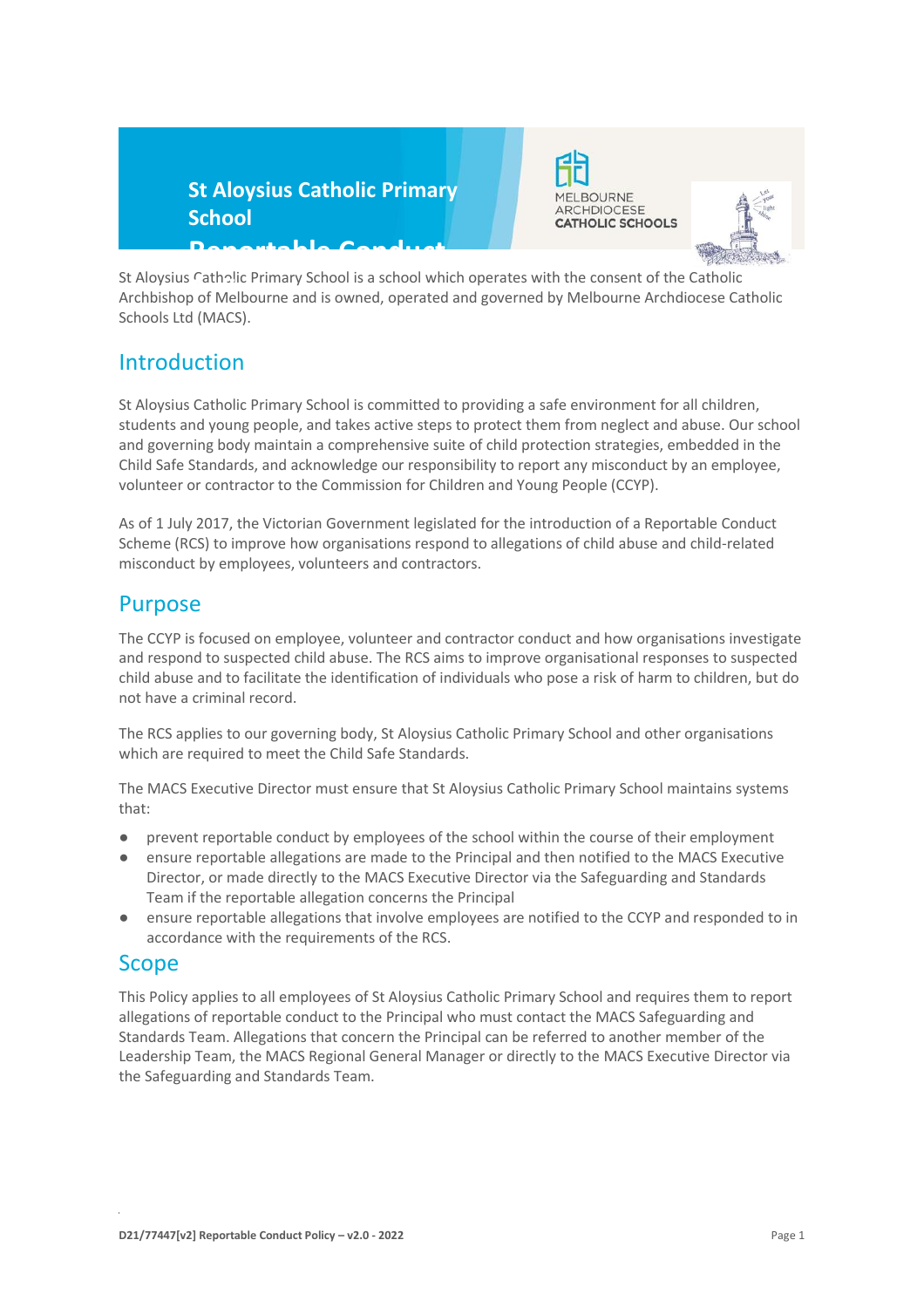# Reportable conduct of St Aloysius Catholic Primary School staff, volunteers and others

### **Who is an employee?**

For the purposes of the *Child Wellbeing and Safety Act 2005* (Vic.), employee is defined as a person aged 18 years or over who is either:

- employed by the school whether or not that person is employed in connection with any work or activities of the school that relate to children
- engaged by the school to provide services, including as a volunteer, contractor, office holder or officer, whether or not the person provides services to children.

### **Key definitions**

**Child:** Any person who is under the age of 18 years.

**Mandatory reporting** is a term used to describe the legislative requirement imposed on selected classes of people to report suspected cases of child abuse and neglect to government authorities. Where a mandated reporter forms a belief on reasonable grounds that a student or young person is in need of protection from physical injury or sexual abuse, they are to report their concerns to the Department of Families, Fairness and Housing (DFFH) Child Protection.

**Reportable allegation** means any information that leads a person to form a reasonable belief that an employee has committed either:

- reportable conduct, or
- misconduct that may involve reportable conduct,

whether or not the conduct or misconduct is alleged to have occurred within the course of the person's employment.

#### **Reportable conduct** means:

- a sexual offence committed against, with or in the presence of a child, whether or not a criminal proceeding in relation to the offence has been commenced or concluded
- sexual misconduct committed against, with or in the presence of a child
- physical violence committed against, with or in the presence of a child
- any behaviour that causes significant emotional or psychological harm to a child
- significant neglect of a child.

## Implementation

The school will ensure the reporting of any reportable allegation made against an employee to the MACS Safeguarding and Standards Team.

A reportable allegation is made where a person makes an allegation, based on a reasonable belief, that an employee, volunteer or contractor has committed conduct that *may* involve reportable conduct. This includes where a reportable allegation is made against the school Principal.

#### *Note: A reasonable belief is more than suspicion. There must be some objective basis for the belief. However, it is not the same as having proof and does not require certainty.*

*For example, a person is likely to have a reasonable belief if they:*

- *observed the conduct themselves*
- *heard directly from a child that the conduct occurred*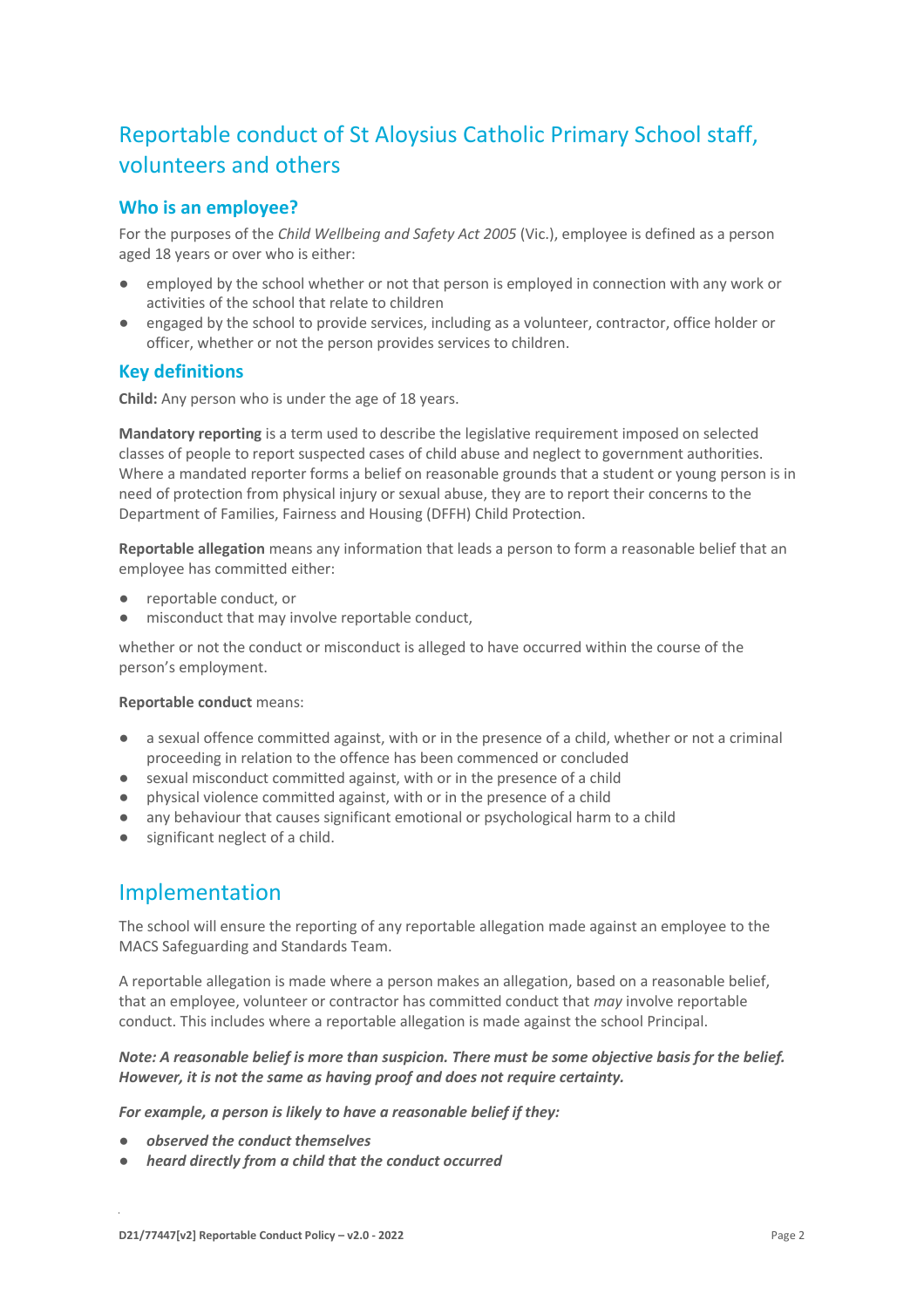#### ● *received information from another credible source (including another person who witnessed the reportable conduct or misconduct).*

St Aloysius Catholic Primary School's Principal, a member of the Leadership Team, the MACS Regional General Manager or the MACS Executive Director does not need to agree with or share the belief that the alleged conduct has occurred. The RCS is an allegations-based scheme. This means that the threshold for notifying the CCYP is low. All allegations must be referred to the MACS Safeguarding and Standards Team for advice.

The MACS Safeguarding and Standards Team (or a delegate of the MACS Executive Director) on behalf of the Executive Director in consultation with the school Principal or, where there is an allegation against a Principal, member of the Leadership Team or Regional General Manager will then:

- submit a notification to the CCYP within three days of the MACS Executive Director becoming aware of the reportable allegation
- meet the milestones and reporting requirements to the CCYP under the RCS.

#### **Reportable conduct includes:**

| <b>Sexual</b><br><b>Offence</b>                                                                                                                                                                                              | <b>Sexual</b><br><b>Misconduct</b>                                                                                                                                                                      | <b>Physical</b><br><b>Violence</b>                                                                                                                                                                                                                        | <b>Behaviour that</b><br>causes significant<br><b>Psychological or</b><br><b>Emotional Harm</b>                                                                                                                  | <b>Significant</b><br><b>Neglect</b>                                                                                                           |
|------------------------------------------------------------------------------------------------------------------------------------------------------------------------------------------------------------------------------|---------------------------------------------------------------------------------------------------------------------------------------------------------------------------------------------------------|-----------------------------------------------------------------------------------------------------------------------------------------------------------------------------------------------------------------------------------------------------------|------------------------------------------------------------------------------------------------------------------------------------------------------------------------------------------------------------------|------------------------------------------------------------------------------------------------------------------------------------------------|
| • Rape or sexual<br>assault<br>• Sexual activity<br>with or in the<br>presence of a<br>child<br>• Grooming or<br>encouraging a<br>child to engage in<br>sexual activity<br>• Offences relating<br>to child abuse<br>material | • Behaviour, physical<br>contact, speech<br>or other<br>communication of<br>a sexual nature<br>• Physical contact<br>without valid<br>reason<br>• Crossing<br>professional<br>boundaries<br>• Voyeurism | • Hitting, kicking,<br>punching<br>• Pushing, shoving,<br>grabbing,<br>throwing, shaking<br>• Use of an object<br>Inappropriate<br>restraint,<br>excessive force<br>• Causing a child to<br>believe that force<br>is about to be<br>used<br>(apprehended) | • Exposure to<br>violence or threats<br>of violence<br>• Anti-social<br>behavior<br>• Self-destructive<br>behavior<br>• Persistent hostility<br>or rejection<br>· Humiliation or<br>belittling<br>• Scapegoating | Deprived from the<br>following:<br>clothing or food<br>medical attention<br>or care<br>shelter<br>supervision<br>Access to drugs<br>or alcohol |

The above examples are not exhaustive and consideration should be given to other conduct which may need to be reported. Any reportable allegation listed above, or not listed above but which may constitute reportable conduct, will need to be immediately reported by the school Principal. An allegation against a school Principal should be referred to another member of the Leadership Team, the MACS Regional General Manager or directly to the MACS Executive Director via the Safeguarding and Standards Team.

It is important to note that existing mandatory reporting obligations have not changed. The school will report any allegation of abuse to the DFFH Child Protection.

If the alleged conduct is potentially criminal in nature, Victoria Police must also be notified as a first priority and any investigation by Victoria Police will take precedence.

Where the allegation falls under the mandatory reporting domain, the reporting to CCYP is in addition to reporting to Victoria Police and the DFFH.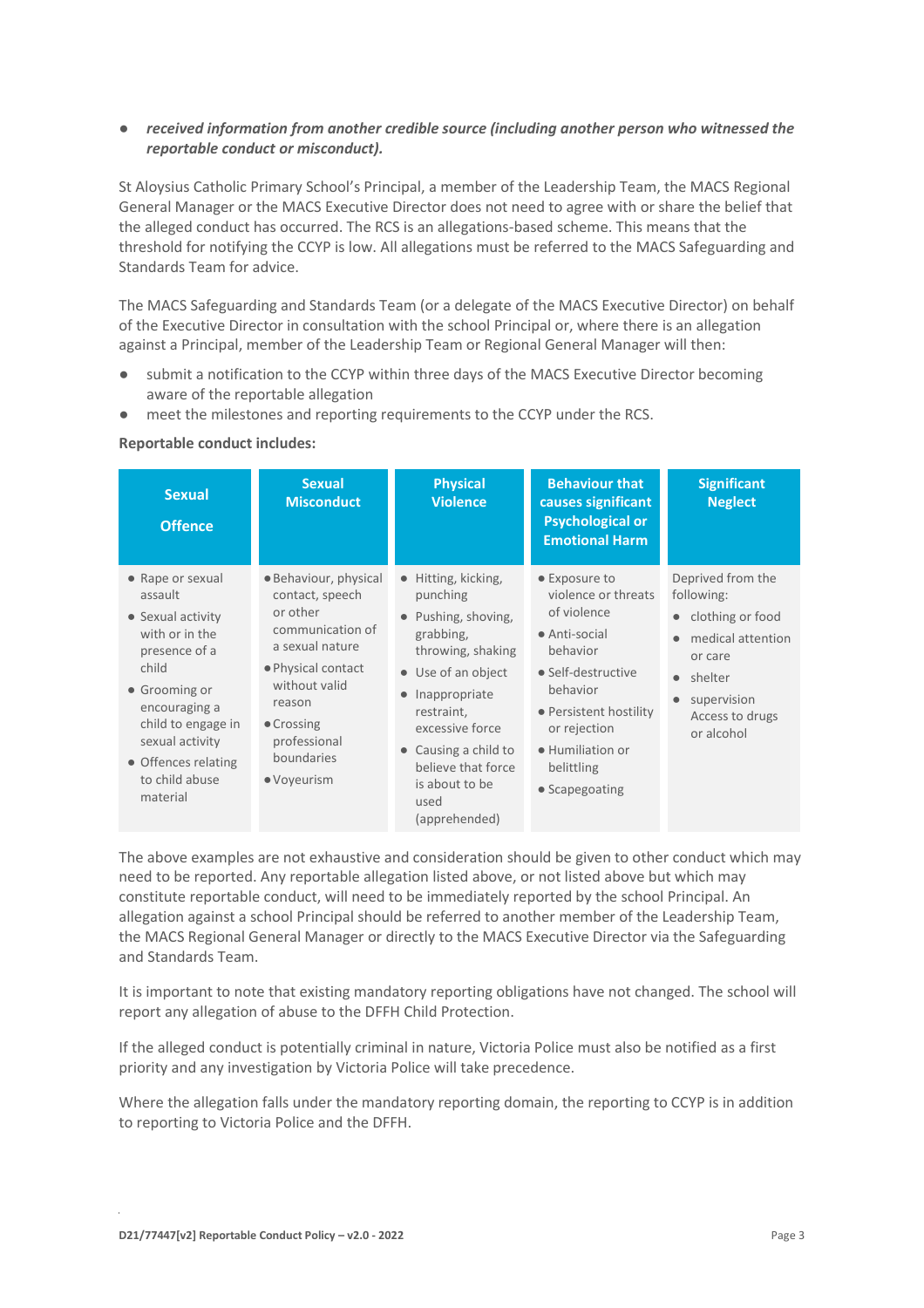### **Reportable conduct, mandatory reporting and reporting to the VIT**

Reportable conduct allegations as listed above are referred to the CCYP.

Any alleged conduct that is regarded to be of a criminal nature is to be dealt with as mandatory reporting and referred to Victoria Police and the DFFH as per the school's Child Protection – Reporting Obligations Policy.

If an employee against whom an allegation of reportable conduct is made is a registered teacher and the misconduct involves a charge, conviction or finding of guilt of a sexual offence, the school must notify the Victorian Institute of Teaching (VIT) immediately under conduct that is reportable to the VIT.

### **Responsibilities of the Principal**

*Note: Principals must comply with the PROTECT reporting obligations, which are in addition to the reporting requirements to the CCYP under the RCS.*

The MACS Executive Director is ultimately responsible for notification of any reportable allegation to the CCYP and for ensuring that a reportable allegation is investigated.

However, it is the responsibility of the school Principal (or for allegations against a Principal, the relevant leader) to ensure that all reportable allegations are taken seriously and referred to the MACS Safeguarding and Standards Team as soon as they become aware of them, and to follow the advice and guidance of the MACS Safeguarding and Standards Team (as authorised by the MACS Executive Director) to respond appropriately. This will usually include conducting an investigation or facilitating the conduct of an investigation.

*Note: St Aloysius staff members are not required to make a report directly to the CCYP; this is the responsibility of the MACS Safeguarding and Standards Team (or other person authorised by the MACS Executive Director) on behalf of the MACS Executive Director. However, any person with a concern (including a staff member who wishes to remain anonymous, students, parents and/or other members of the community) may notify the CCYP directly of a reportable allegation via a community notification on the website.*

*In the event of a reportable allegation against the school Principal, this must be reported to another member of the Leadership Team, the Regional General Manager or directly to the MACS Executive Director via the Safeguarding and Standards Team.*

*School Principals (and other leaders as appropriate) must also facilitate any requests for information or documentation from MACS, Victoria Police or a regulator in the course of an investigation to ensure compliance with the RCS and the law.*

### **Reporting to the CCYP**

Upon becoming aware of a reportable allegation against an employee, the Principal, member of the Leadership Team or MACS Regional General Manger must contact the MACS Safeguarding and Standards Team as soon as practicable in order to ensure that the following milestones and reporting requirements to the CCYP are met:

| <b>Within three</b>                                               | <b>Within 30</b>                  | <b>Advice on</b>              | <b>Outcomes of</b>                           | <b>Additional</b>                                        |
|-------------------------------------------------------------------|-----------------------------------|-------------------------------|----------------------------------------------|----------------------------------------------------------|
| business days                                                     | calendar days                     | investigation                 | investigation                                | <b>documents</b>                                         |
| $\bullet$ School contact<br>details<br>• Name of the<br>employee, | • Details of the<br>investigation | As soon as is<br>practicable: | • Copies of the<br>investigation<br>findings | • Promptly<br>providing any<br>further<br>information to |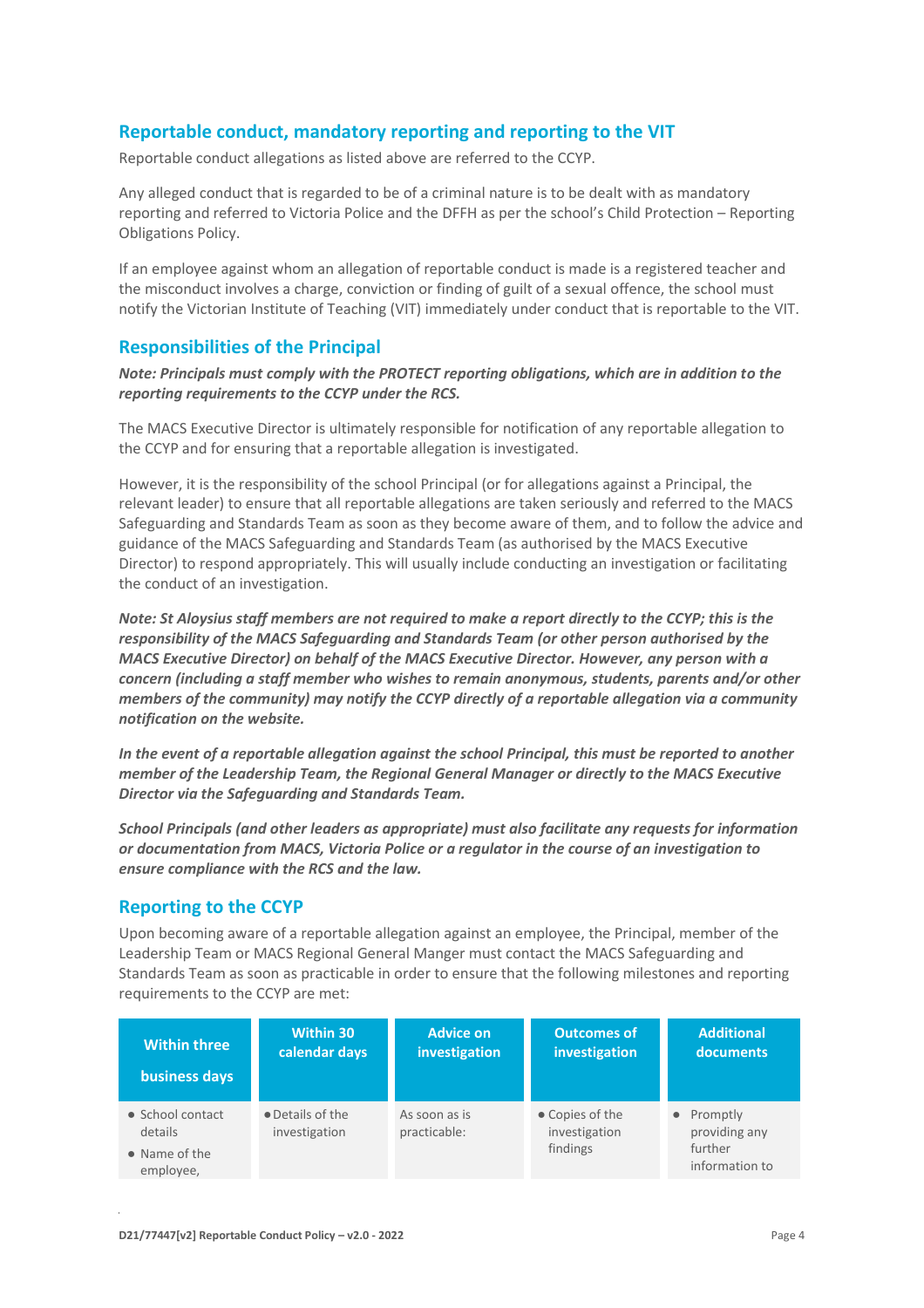| volunteer or<br>contractor<br>• Their date of birth<br>• Initial advice on<br>the nature of the<br>allegation<br>• Any police report | • Details of the<br>school's response<br>• Details regarding<br>disciplinary or<br>other action<br>proposed<br>• Any written<br>response from the<br>employee,<br>volunteer or<br>contractor<br>regarding the<br>allegation,<br>proposed<br>disciplinary or<br>other action | $\bullet$ name of the<br>investigator<br>• their contact<br>details | • Details regarding<br>disciplinary or<br>other action<br>proposed<br>• Reasons for taking<br>or not taking<br>action | the CCYP as<br>requested |
|--------------------------------------------------------------------------------------------------------------------------------------|-----------------------------------------------------------------------------------------------------------------------------------------------------------------------------------------------------------------------------------------------------------------------------|---------------------------------------------------------------------|-----------------------------------------------------------------------------------------------------------------------|--------------------------|
|--------------------------------------------------------------------------------------------------------------------------------------|-----------------------------------------------------------------------------------------------------------------------------------------------------------------------------------------------------------------------------------------------------------------------------|---------------------------------------------------------------------|-----------------------------------------------------------------------------------------------------------------------|--------------------------|

## **Investigating reportable allegations**

St Aloysius Catholic Primary School will ensure procedural fairness throughout the entire investigation process.

*Note: It is anticipated that any investigations will be undertaken by the school Principal (or another school leader) unless it is deemed appropriate by the Principal, the Regional General Manager (in the case of an allegation against a Principal) or the MACS Executive Director for a suitably qualified, third party engaged in consultation with MACS Safeguarding and Standards Team to be appointed.*

The school Principal will ensure that for current employees the process set out in clause 13 of the *Victorian Catholic Education Multi-Enterprise Agreement 2018* (VCEMEA 2018) is followed. Further, the school principal will also ensure that all other relevant MACS and school-based policies and procedures (including Codes of Conduct, processes for managing and investigating complaints, misconduct, discipline, grievances, dispute resolution, and employee welfare and support), as well as any CCYP and other regulatory guidance, are considered to guide the investigation.

For an allegation against a current employee, this means that the Principal will follow the clause 13 process set out in the VCEMEA 2018 and follow the advice and guidance of the MACS Safeguarding and Standards and Employee Relations Teams.

In all cases, before any findings are made or disciplinary action is taken, the subject of an allegation will be:

- notified of any adverse information that is credible, relevant and significant
- given a reasonable opportunity to respond to that information.

The MACS Safeguarding and Standards Team (acting on the MACS Executive Director's behalf) in consultation with the Principal or MACS Regional General Manager (for allegations against a Principal) will determine when the subject of the reportable allegation should be first told about an allegation, in order to ensure that any police investigation is not prejudiced; child safety risks are appropriately assessed and mitigated; and the investigation is not compromised, but remains procedurally fair.

#### **Initial investigation**

*Note: Upon receipt of a reportable allegation, the Principal or other relevant leader (for allegations against a Principal) will immediately contact the MACS Safeguarding and Standards Team for advice.*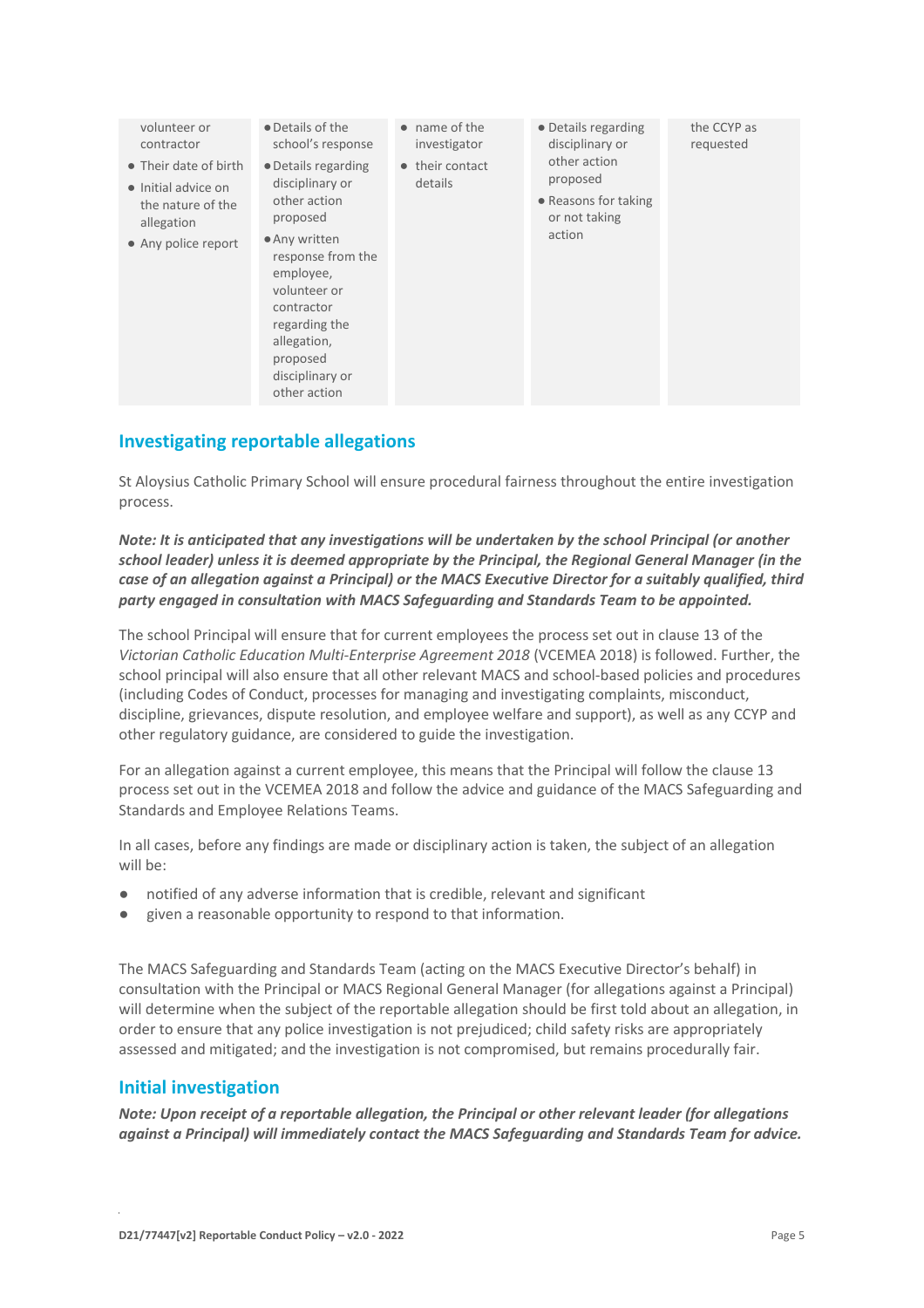The Principal or other relevant leader is then guided by the MACS Safeguarding and Standards Team (acting under the authority of the MACS Executive Director) to ensure an appropriate investigation is conducted into the reportable allegation/s by reference to the requirements of the RCS, together with any relevant guidance published by MACS and the CCYP.

At the conclusion of the investigation, the MACS Executive Director will make a decision on the reportable conduct findings recommended in the Investigation Report.

If the alleged conduct is potentially criminal in nature, Victoria Police must also be notified as a first priority and any investigation by Victoria Police will take precedence.

### **Recordkeeping and the Privacy Act**

The school maintains records of reportable allegations, written reports and reportable conduct investigation findings indefinitely.

The school must not publish information that would enable the identification of:

- a person who notified the CCYP
- a child in relation to whom a reportable allegation was made or a finding of reportable conduct was made.

The *Privacy Act 1988* (Cth) provides more information on the meaning of publish, which includes making the information publicly available in writing or email.

The school maintains all records in accordance with the Public Record Office Victoria Recordkeeping [Standards.](https://prov.vic.gov.au/recordkeeping-government/standards-framework)

## References

*Children Legislation Amendment (Reportable Conduct) Act 2017* (Vic.)

*Child Wellbeing and Safety Act 2005* (Vic.)

*Children, Youth and Families Act 2005* (Vic.)

*Public Records Act 1973* (Vic.)

## Evaluation

- This policy will be reviewed in consultation with members of the wider community as part of the school's two-year review cycle.
- Update of the policy will occur if any new requirements come to hand.